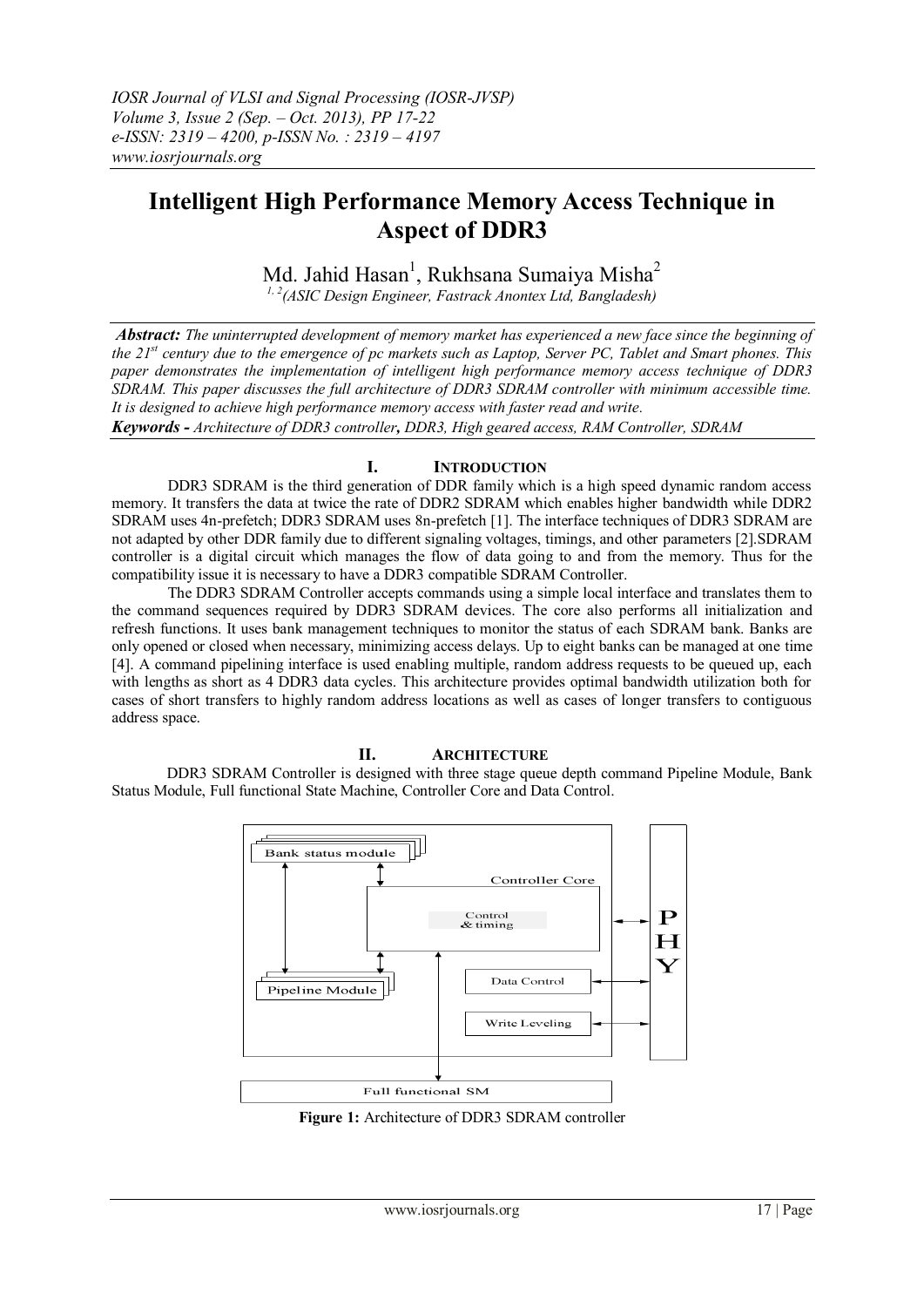## **2.1 DRAM controller**

DRAM Controller handles the timing and controlling of DDR3 SDRAM Controller. It also generates command address logic. DRAM Controller interconnects the Pipeline Module and Bank Status Module. This is the primary address command generation logic.

#### **2.2 Pipeline Module**

Local Interface of DDR3 Controller Core is implemented as a pipeline which enables the memory access request in each clock as long as pipeline is not full. That means memory access request is queued until it is not full.

#### **2.3 Bank Status Module**

The DDR3 SDRAM Controller integrates Bank organizing techniques to minimize processing time required by a SDRAM Controller prior to the execution of a command. The controller records the status of each bank whether the last opened row and bank has been closed or not.

#### **2.4 Full Functional State Machine**

DDR3 SDRAM Controller Core handles the initialization of the SDRAM when system leaves the reset state. It also handles the periodic refresh operations to the SDRAM after initialization. SDRAM Controller provides an interface that allows an external process or logic to drive the SDRAM memory device initialization sequence.

#### **2.5 Data Control**

Data Control Handles the tri-state controls of data, data strobes and data strobe switching enable signal. Phy output enables, data phase signaling and ODT enables are also controlled by this module.

#### **2.6 Write Leveling**

As speed increase signal integrity is really a matter of issue in DDR3 SDRAM devices. For this purpose, DDR3 utilizes fly-by topology for connection of the command. Each data, data mask, data strob signals must be calibrated independently in order to maintain the timing requirements. This calibration process is known as write leveling.

#### **III. OVERVIEW**

SDRAM is high-speed Dynamic Random Access Memory (DRAM) with a synchronous interface. This architecture is fully pipelined which allows fast data rates. SDRAM is formed with banks and banks are addressed with rows and columns. The no of rows and column depends on the configuration of the memory and size.

There are several bus commands to control DDR3 SDRAM. Bus commands are formed with the combination of ras n(row address strobe), cas n(column address strobe), and we n(write enable) signals.[3&4]

**Table**

| SDRAM bus commands |       |       |      |  |  |  |  |
|--------------------|-------|-------|------|--|--|--|--|
| Command            | ras_n | cas n | we n |  |  |  |  |
| No Operation(NOP)  |       |       |      |  |  |  |  |
| Active             |       | Н     |      |  |  |  |  |
| Read               |       |       |      |  |  |  |  |
| Write              |       |       |      |  |  |  |  |
| Precharge          |       | Н     |      |  |  |  |  |
| Refresh            |       |       |      |  |  |  |  |
| ZQ Calibration     |       |       |      |  |  |  |  |
| Mode Register Set  |       |       |      |  |  |  |  |

DDR3 SDRAM Controller is divided into eight banks. These banks are opened when addresses are written or read from. Row and bank is opened by issuing Active command. When a new row on a bank is accessed it may necessary to close the first bank and then reopen the bank to the new row. Closing bank is performed using the Precharge command.

When write command is issued, data is presented after 5 to 8 clocks [5]. This is known as CAS write latency. For reads, data is presented 5 to 11 clocks after read command [5]. This is known as CAS read latency. These latencies are depended on the speed grade of DDR3.

To maintain the integrity of store data, DDR3 SDRAM devices required periodic refresh. This DDR3 SDRAM Controller automatically issues the refresh command periodically.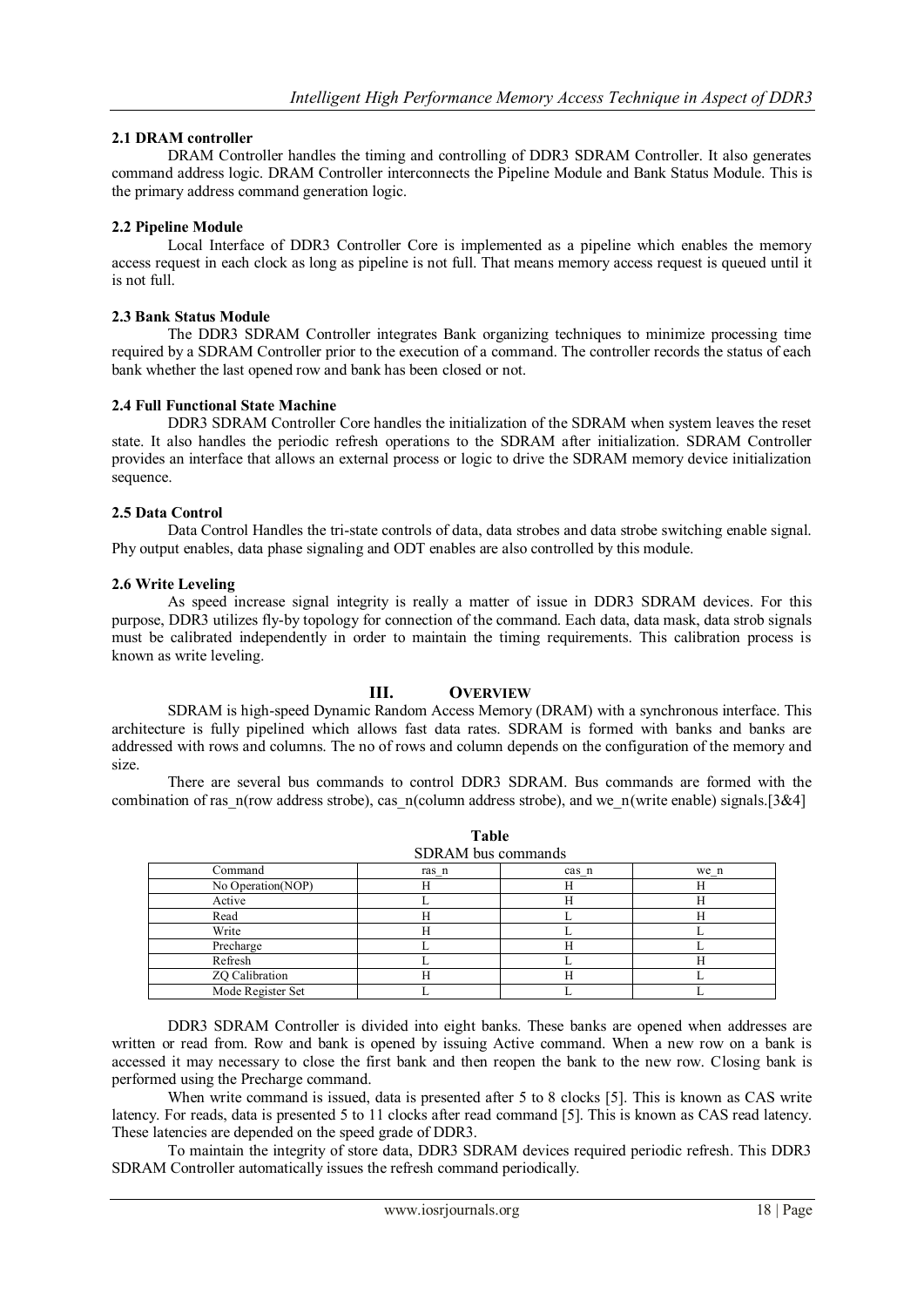The Mode Register Set (MRS) command is used to program four mode registers that are exist in DDR3 SDRAM devices [3]. Mode registers are used to define various modes of programmable operation.

#### **IV. FUNCTIONAL DESCRIPTION**

The DDR3 SDRAM Controller handles the initialization of the memory devices, manages the banks, and keeps the devices refreshed at regular intervals [3]. The controller translates read or write requests from local interface into all the necessary SDRAM commands.

The state diagram gives a description of different state transitions and commands to control DDR3 SDRAM.



**Figure 2:** State diagram of DDR3 SDRAM controller

## **4.1 Initialization**

 $\setminus$ 

The initialization sequence of DDR3 SDRAM controller is automatic. It starts with the start up delay and involves different mode registers set commands write leveling if configured and ZQ calibration. The sequence of initialization follows the JEDEC specifications and described below:

- 1. Hold reset n and cke n (clock enable) low for 200 us.
- 2. 'reset\_n' is set to high with additional 600us low of cke\_n.<br>3. Wait tXPR (exit reset from CKE high to valid command).
- 3. Wait tXPR (exit reset from CKE high to valid command).<br>4. Issue Mode Register Set command to MR2.
- 4. Issue Mode Register Set command to MR2.<br>5. Issue Mode Register Set command to MR3.
- 5. Issue Mode Register Set command to MR3.
- 6. Issue Mode Register Set command to MR1.
- 7. Issue Mode Register Set command to MR0.
- 8. Issue ZQCL command to starting ZQ calibration.
- 9. Wait 512 clocks to finish calibration.
- 10. Automatic write leveling is performed upon configuration.

11. The DDR3 SDRAM Controller is now ready to do normal operation.

The snapshots below show the different steps of initialization process of our designed DDR3 SDRAM controller which is written by Verilog HDL.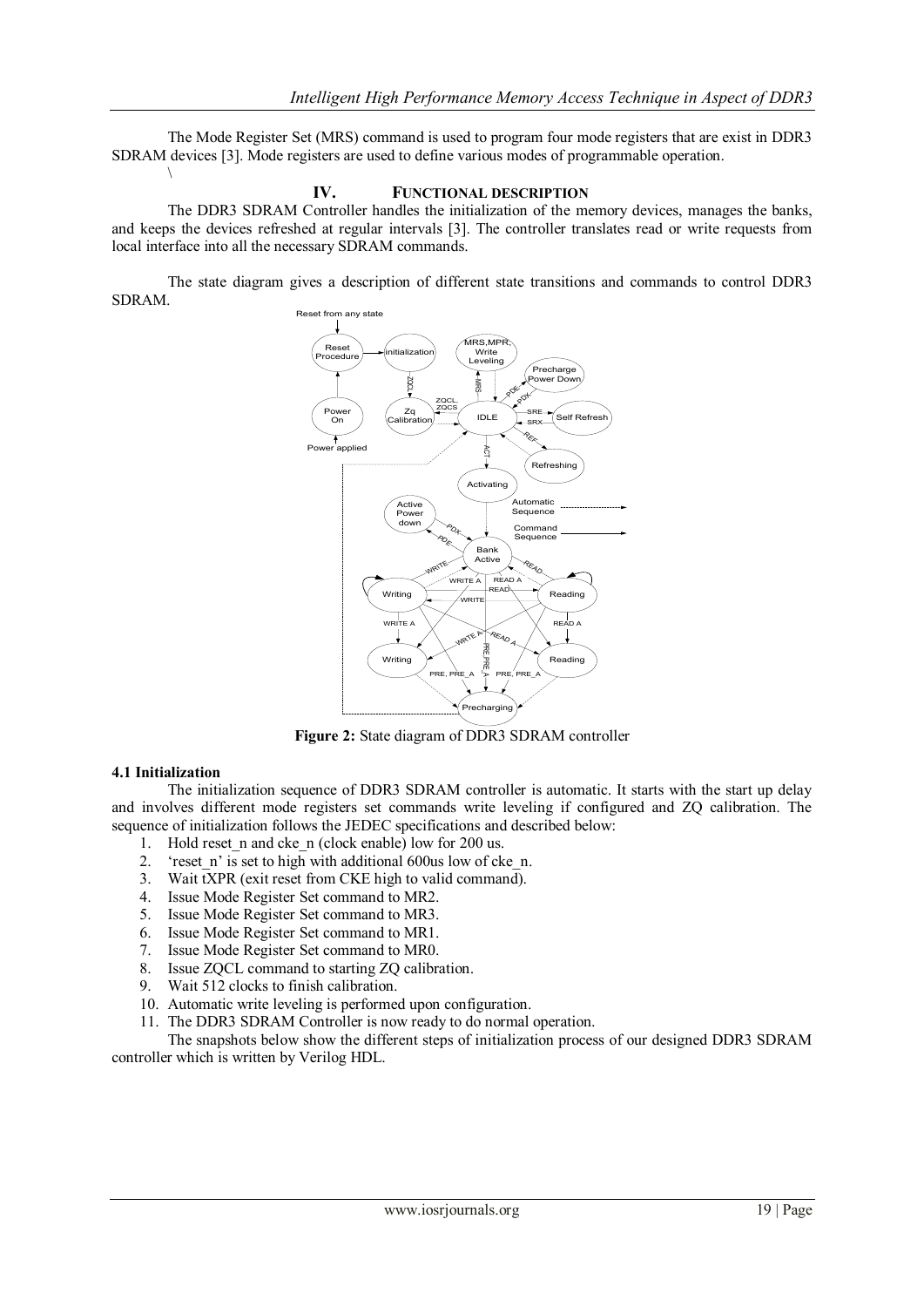| <b>Vave</b>              |                 |          |                                               |                                                                                                                       |                    |      |                                                                                                                                                                                                                                                                                         | : 333333 |         |  |
|--------------------------|-----------------|----------|-----------------------------------------------|-----------------------------------------------------------------------------------------------------------------------|--------------------|------|-----------------------------------------------------------------------------------------------------------------------------------------------------------------------------------------------------------------------------------------------------------------------------------------|----------|---------|--|
| d - 2 B - 4              |                 |          |                                               | * \$ 6 2 2   0 · M & 5 &                                                                                              |                    | 参幽雾区 |                                                                                                                                                                                                                                                                                         | 0        | 医甲      |  |
| 3333                     | ∋← ⊥            | 希        | $\mathbf{R} \mathbf{R} \mathbf{R} \mathbf{R}$ |                                                                                                                       | <b>FILE SILLER</b> |      | $\begin{array}{c} \begin{array}{c} \text{}\\ \text{}\\ \text{}\\ \end{array} \end{array} \qquad \begin{array}{c} \begin{array}{c} \text{}\\ \text{}\\ \text{}\\ \end{array} \end{array} \qquad \begin{array}{c} \begin{array}{c} \text{}\\ \text{}\\ \text{}\\ \end{array} \end{array}$ |          | せよ ヒゴ を |  |
| <b>Part 1999</b>         | Msgs            |          |                                               |                                                                                                                       |                    |      |                                                                                                                                                                                                                                                                                         |          |         |  |
| $d\mathbf{k}$            | St <sub>1</sub> |          |                                               | <u>INININ DINININ NA MATAMATIN NA MATAMATIN NA MATAMATIN DINININ NA MATAMATIN DINININ NA MATAMATIN DININININ NA M</u> |                    |      | hoonaanahaanaanahaanaanahaanaa                                                                                                                                                                                                                                                          |          |         |  |
| reset_n                  | St1             |          |                                               |                                                                                                                       |                    |      |                                                                                                                                                                                                                                                                                         |          |         |  |
| mr <sub>1</sub> req      | Sto             |          |                                               |                                                                                                                       |                    |      |                                                                                                                                                                                                                                                                                         |          |         |  |
| $mr2$ req                | <b>StO</b>      |          |                                               |                                                                                                                       |                    |      |                                                                                                                                                                                                                                                                                         |          |         |  |
| mr3_req                  | Sto             |          |                                               |                                                                                                                       |                    |      |                                                                                                                                                                                                                                                                                         |          |         |  |
| m r 0                    | <b>StO</b>      |          |                                               |                                                                                                                       |                    |      |                                                                                                                                                                                                                                                                                         |          |         |  |
| zq_cal_req               | <b>StO</b>      |          |                                               |                                                                                                                       |                    |      |                                                                                                                                                                                                                                                                                         |          |         |  |
| init_done                | St1             |          |                                               |                                                                                                                       |                    |      |                                                                                                                                                                                                                                                                                         |          |         |  |
| u_r_req                  | <b>StO</b>      |          |                                               |                                                                                                                       |                    |      |                                                                                                                                                                                                                                                                                         |          |         |  |
| u_w_req                  | <b>StO</b>      |          |                                               |                                                                                                                       |                    |      |                                                                                                                                                                                                                                                                                         |          |         |  |
| u addr<br>$\overline{1}$ | 0000000         |          |                                               |                                                                                                                       |                    |      |                                                                                                                                                                                                                                                                                         |          |         |  |
| u_b_size<br>Ð            | 000010(00001000 |          |                                               |                                                                                                                       |                    |      |                                                                                                                                                                                                                                                                                         |          |         |  |
| u_auto_pch               | <b>StO</b>      |          |                                               |                                                                                                                       |                    |      |                                                                                                                                                                                                                                                                                         |          |         |  |
| u_self_ref<br><b>H</b>   | 0000000         | 00000000 |                                               |                                                                                                                       |                    |      |                                                                                                                                                                                                                                                                                         |          |         |  |
| u_power_<br><b>H</b>     | 0000000         | 00000000 |                                               |                                                                                                                       |                    |      |                                                                                                                                                                                                                                                                                         |          |         |  |
| u_busy                   | Sto             |          |                                               |                                                                                                                       |                    |      |                                                                                                                                                                                                                                                                                         |          |         |  |
| init ack                 | <b>StO</b>      |          |                                               |                                                                                                                       |                    |      |                                                                                                                                                                                                                                                                                         |          |         |  |
| u ref reg                | <b>HiZ</b>      |          |                                               |                                                                                                                       |                    |      |                                                                                                                                                                                                                                                                                         |          |         |  |

**Figure 3:** Mode registers set commands in different mode registers

After tXPR time, in Fig. 3 MRS is requested to MR2, MR3, MR1 and MR0 respectively. After that ZQ Calibration is requested by the controller and depending on the configuration of write leveling controller request 'wlvl' unless after certain time 'init done' goes to high to show the status that initialization is done which is shown in Fig. 4.



**Figure 4:** ZQCL request and initialization done sequence

Now controller is ready to do operation refresh and can accept any read, write, precharge, read with auto precharge or write with auto precharge commands.

# **4.2 Refresh**

To maintain data integrity, DDR3 SDRAM Controller issue periodic refresh automatically to SDRAM devices. Without user intervention DDR3 SDRAM Controller issue periodic refresh.



**Figure 5:** Automatic refresh issued by controller

Fig. 5 shows an automatic refresh command by setting ras n, cas n low and we n high. Each refresh is issued by controller after tRFC (refresh count time) time which is configured by a refresh configuration (cfg\_ref) port. The refresh never interrupts read or write command at the middle of the read or write burst. On the other hand, if the controller determines that a refresh command comes up concurrent with read or write, the request is held off until after the refresh is performed.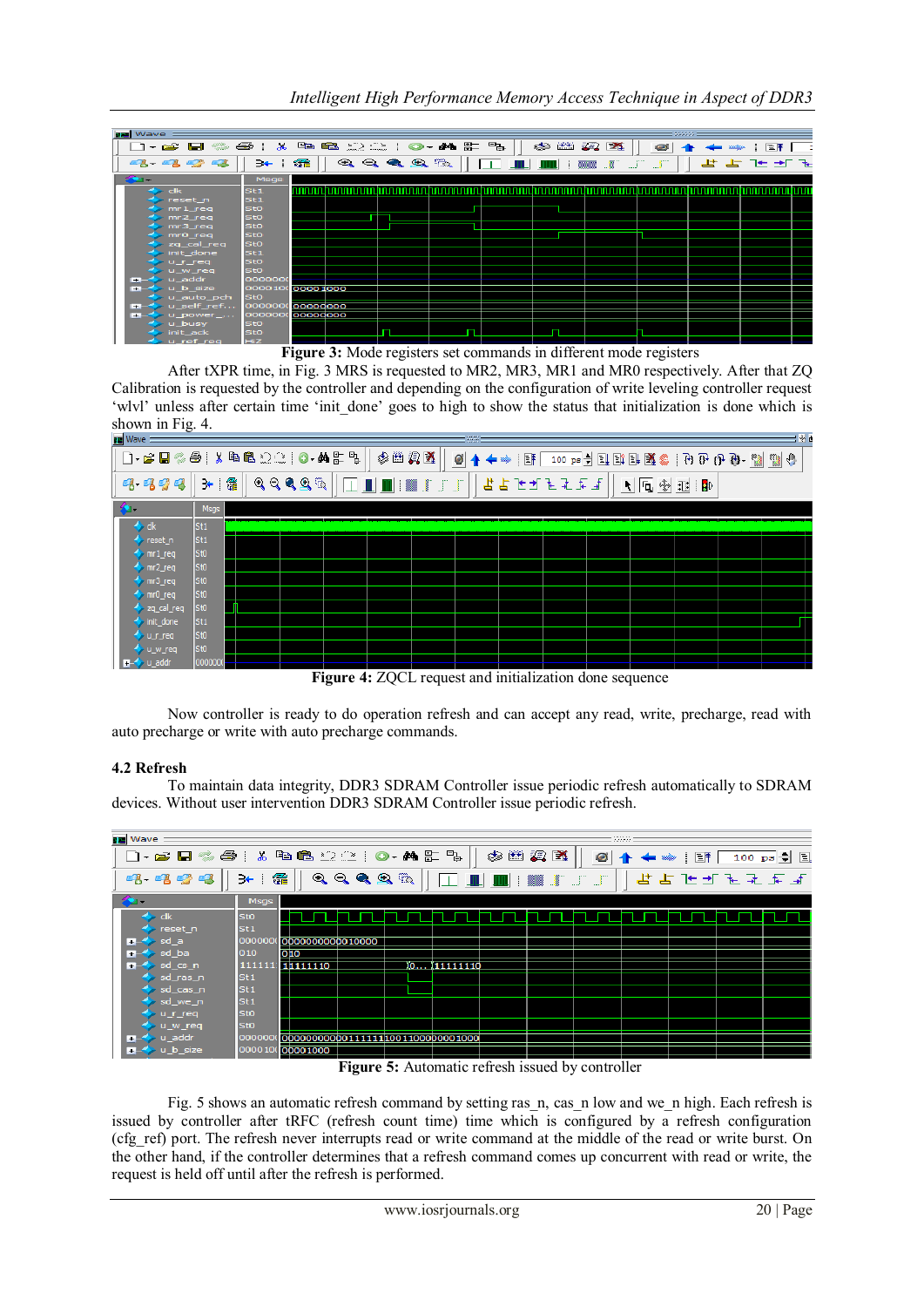## **4.3 Write**

The user requests writes by asserting 'u\_w\_req' high and driving the starting address and burst size on 'u\_addr' and 'u\_b\_size' respectively. If 'u\_auto\_pch' asserts with 'u\_w\_req' then write with auto-precharge is performed by the controller. The Fig. 6 is an example of write operation and the sequence is briefly described below:

- 1. In Fig. 6 write request ('u\_w\_req') signal is asserted along with the starting address ('u\_addr') and burst size ('u\_b\_size') of eight.
- 2. 'u\_busy' is not high which indicates controller can accept another request. However, in this example another write is not requested.
- 3. As a result of the write request controller asserts the row address ('sd\_a'), bank address ('sd\_ba') and chip select ('cs\_n') with the active command to open requested bank to the requested row.
- 4. Then the controller issues a write command with appropriate column address.
- 5. After satisfying some delay controller request to user to put data by 'u\_d\_req' high via 'u\_datain' signal.
- 6. The controller starts strobing data to the SDRAM devices.



**Figure 6:** Write operation of DDR3 SDRAM controller

In this sequence, a write is requested; another two read or write operation can be requested until 'u\_busy' is not goes to high. In two consecutive read or write commands, if these commands are in different banks, it is necessary to close the 1<sup>st</sup> requested bank by precharge command. On the other hand, if the commands are in same bank does not need to close the banks.

#### **4.4 Read**

The user requests read by asserting 'u\_r\_req' high and driving the desire address 'u\_addr' user wants to read. If 'u auto pch' asserts with 'u\_r req' then read with auto-precharge is performed by the controller. The Fig. 7 illustrates an example of read operation without auto-precharge.



**Figure 7:** Read operation of DDR3 SDRAM controller

- 1. In Fig. 7 read request ('u\_r\_req') signal is asserted along with the starting address ('u\_addr') and burst size ('u\_b\_size') of eight.
- 2. 'u\_busy' is not high which indicates controller can accept another request. However, in this example another read is not requested.
- 3. As a consequent of read request controller asserts the row address ('sd\_a'), bank address ('sd\_ba') and chip select ('cs\_n').